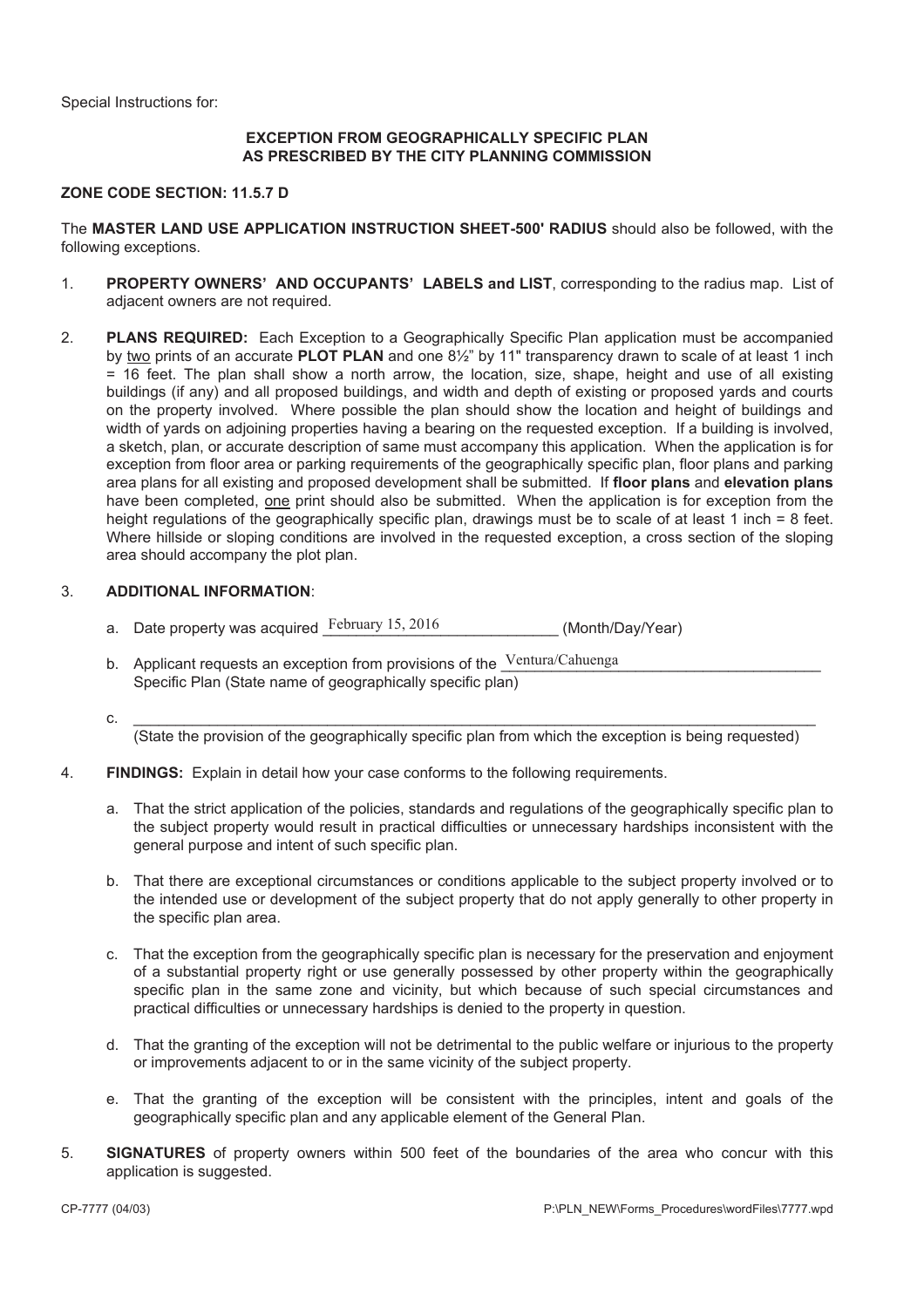- 4. **FINDINGS:** Explain in detail how your case conforms to the following requirements.
	- **a. That the strict application of the policies, standards and regulations of the geographically specific plan to the subject property would result in practical difficulties or unnecessary hardships inconsistent with the general purpose and intent of such specific plan.**

The proposed project consisting of new office and retail areas is consistent with the purpose of the Ventura/Cahuenga specific in ensuring that equilibrium is maintained between the existing community and infrastructure and the proposed development

The current specific plan was written in the late 1980, came in effect in 1991 and it is over 25 years old. It does not reflect the changes in land use and trends of the current urban development. The specific plan, which runs East-West, is bisected by the 405 Freeway (San Diego Freeway. The West Side section of the specific plan is very similar is demographics to the East Side section. However, there is a specific plan unbalance is master planning for future development. The East Side section of the plan in reality is very similar, and some may argue, more desirable for future development.

A more detrimental effect of the strict application of the specific plan in this area is the piece meal effect it has caused in the development character of this area. As one travels Ventura Boulevard from the corner of Beverly Glen Boulevard to Hazeltine Avenue, it is evident that the area exhibits a very irregular and uneven character. Many structures look dilapidated, out of place, deleterious and not contributing to well been of the community.

# **b. That there are exceptional circumstances or conditions applicable to the subject property involved or to the intended use or development of the subject property that do not apply generally to other property in the specific plan area.**

The subject site is large, over 10,000 square feet, much larger that many properties in the vicinity. However, the proposed floor area ratio 1.0 to 0.96 is less than the specific plan maximum 1.00 to 1.00. The average floor area ratio for the highly developed properties in the area is 1.00 to 1.40.

The proposed lot coverage ratio for the subject property is 100%. The average lot coverage ratio for the properties in the area is 72%.

As mentioned in the description of the project, the owner/applicant owns four lots. Two of them, lots 251 and 252 are contiguous, contain the existing building, and will be the site of the addition and alteration project in this application. The other two lots are across the existing alley and are the ones that contain the existing parking stalls. The four lots combined together add to 17,512 square feet. The total gross area of the proposed project is 15,200 square feet, which yields a 0.86 to 1.00 floor area ratio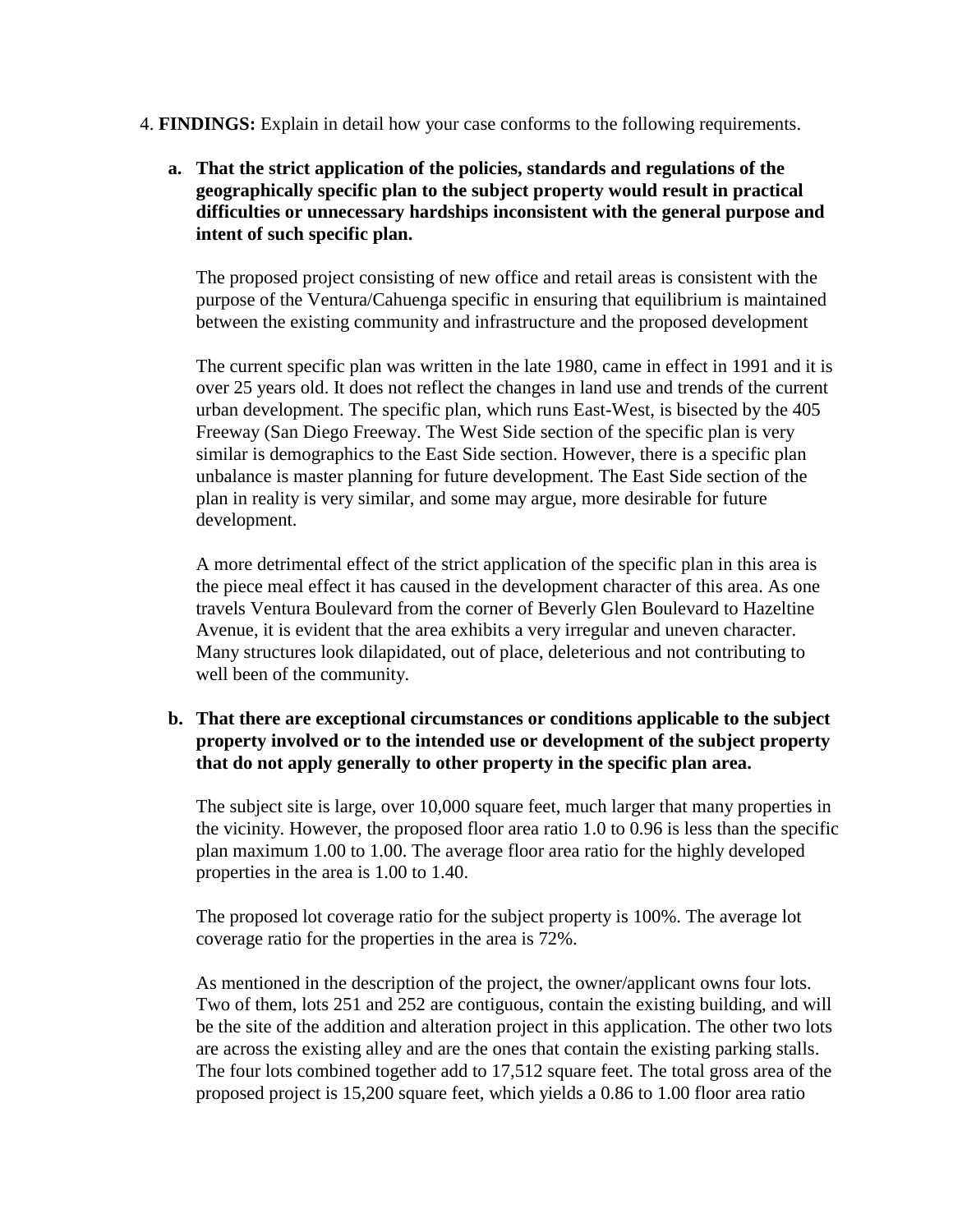(project area divided by land property area). This is less than what the specific plan allows (1.00 to 1.00). The owner/applicant is also asking for an exception to allow 100% coverage in lieu of the allowed maximum of 60%. Again, when the four lots are combined the coverage is 57%.

However, due to existing geographical, physical and actual site conditions, the total land property area is not contiguous. This barrier does not apply to other properties in the vicinity.

In addition, the owner/applicant seeks to obtain an exception to the height limit of 30' feet. There at least seven (7) other properties in the 500' foot radius area higher than 45' feet. Many of them were built before the ordinance went in effect in 1991. However, there is a project at 14141 Ventura Boulevard, a 113-unit apartment with commercial retail, which was permitted and built in 2011, which higher than 45' feet.

**c. That the exception from the geographically specific plan is necessary for the preservation and enjoyment of a substantial property right or use generally possessed by other property within the geographically specific plan in the same zone and vicinity, but which because of such special circumstances and practical difficulties or unnecessary hardships is denied to the property in question.** 

Many existing properties in the vicinity area have been developed with high floor area ratios, building lot footprint coverages and building heights. The strict applicability of the specific plan on the proposed project at 14241 will be detrimental to the right of development of this property which has been made available to other properties in the vicinity. Enclosed, please refer to a neighborhood compatibility chart in which a comparison of existing development metrics are analyzed for several properties in the vicinity of the proposed project.

For example, the building located at 14242 Ventura has a lot size of 14,986 square feet and a building floor area of 21,618 square feet, which represents a 1.0 to 1.44 lot area to floor area ratio. That same building is three stories high and an overall height of 50 feet with no front yard nor side yard setbacks. Its building to lot coverage is 62%. This building was built in 1989.

Another example, the building located at 14245 Ventura, to the right of the subject property, has a lot size of 5,049 square feet and a building floor area of 7,326 square feet, which represents a 1.0 to 1.46 lot area to floor area ratio. That same building is three stories high and an overall height of 40 feet with no front yard nor side yard setbacks. Its building to lot coverage is 95%. This building was built in 1985.

A third example is the building located at 14260 Ventura. It has a lot size of 7,488 square feet and a building floor area of 9,640 square feet, which represents a 1.0 to 1.29 lot area to floor area ratio. That same building is three stories high and an overall